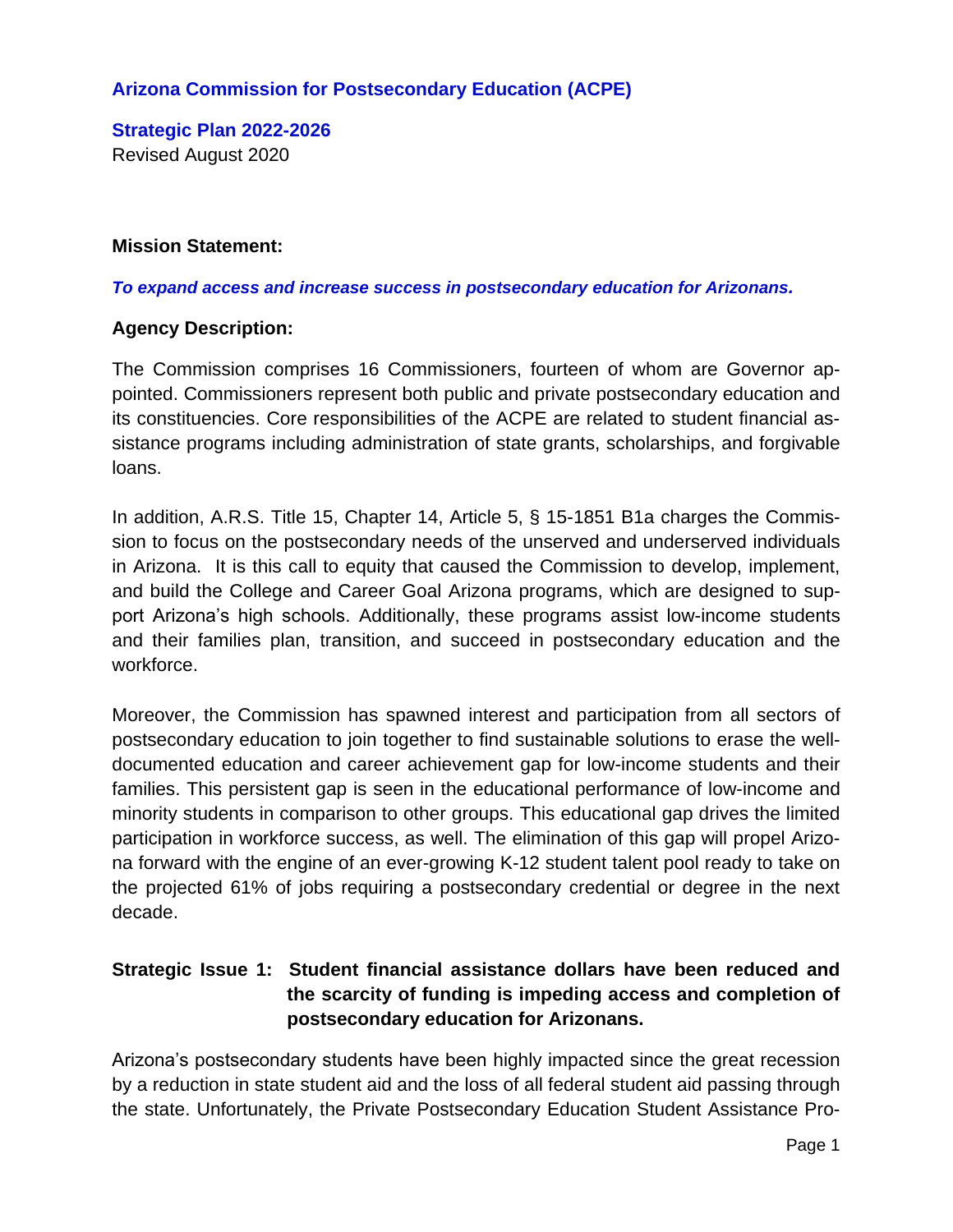gram was terminated in 2017. The Early Graduation Scholarship Grant was repealed in the 51st Special Legislative Session in 2014. The U.S. DOE's denial of Arizona's College Access Challenge Grant Maintenance of Effort Waiver request, the termination of federal LEAP and Special LEAP funding, along with a lack of funding for the recently amended 2017 Private Postsecondary Education Grant, all demonstrate the great need for increased financial aid program funding.

As the state's representative to the National Association of State Student Grant and Aid Programs, Commission staff recognize many states have experienced reductions, but few lost over 60% as experienced in Arizona. In FY 2018, \$2.6M represented flowthrough funds dedicated to student grants and scholarships. As compared to FY 2008 when the student financial assistance dollars were \$7.5M. All Arizona students miss these financial aid dollars. The Commission staff members are dedicated to making sure each remaining dollar of student aid is available in a timely manner and that existing financial aid programs are well administered.

An important response of the Commission to the meager levels of state and federal student aid has been to heighten efforts to raise the awareness and participation in the Arizona Family College Savings (529) Program (AFCSP). This state-sponsored program provides investments where earnings grow tax-deferred and distributions are tax-free when used for qualified college expenses. Moreover, Arizona provides a state income tax deduction for 529 plan contributions of up to \$2,000 for individual tax filers and up to \$4,000 for married couples filing jointly. The AFCSP provides a great opportunity for families to prepare for college expenses and today holds \$1.3B in assets under management. The following strategies under Goal 1 are designed to address the loss of financial aid for Arizona students.

# **Goal 1: Maximize student financial assistance available and support efforts to restore and increase student aid.**

# **Strategy 1.1: Provide effective and efficient administration of the Arizona Leveraging Educational Assistance Partnership (AzLEAP).**

- 1. Maintain administration similar to state and federal guidelines to provide consistency for both institutions and students.
- 2. Survey postsecondary institutions regarding effectiveness of administration.
- 3. Annually assess opportunities for continuous improvement of administrative processes.
- 4. Develop, test, and implement streamlined processes, as needed.
- 5. Develop and implement new AzLEAP procedures for auditing participating postsecondary institutions to ensure program compliance.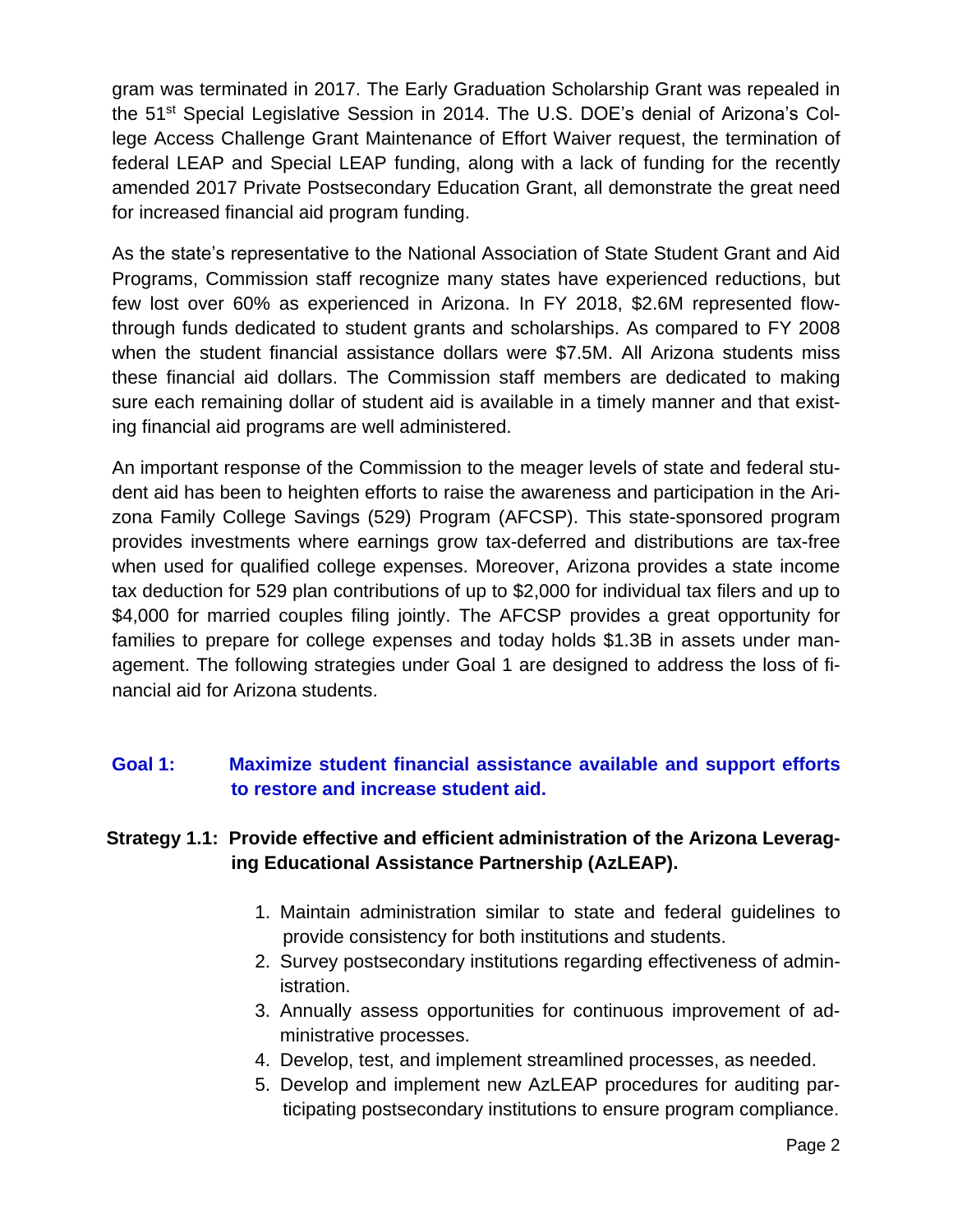6. Prepare and distribute reports on students served by program to policy makers.

- Achieve 90% satisfaction with administration of program as evaluated by institutional constituencies annually.
- Document annually any opportunities for continuous improvement.
- Document the process improvements implemented, including the new audit, and describe administrative benefits.
- Complete and distribute an annual report to policy leaders informing them about participants and the benefits to the State.
- **Strategy 1.2: Ensure that the Arizona Teacher Student Loan Program, (formerly known as the Arizona Math, Science, Special Education Teacher Loan Forgiveness program or MSSE) is bringing about equity by attracting individuals into teaching preparation programs and alternative teaching certificate programs who will take on a mission of service in order to repay their loans in one of four ways: by teaching at a low-income school (60% Free and Reduced Lunch schools); by teaching math, science, or special education; by teaching in a rural school; or by teaching in a school located on an Indian Reservation.**
	- 1. Increase and improve the promotion of the Arizona Teacher Student Loan Program to better meet the State's needs for equity and elimination of the achievement gap for Arizona's low-income and minority children.
	- 2. Seek to increase the appropriated funds for this program by \$250,000 in order to begin to increase the teacher pipeline for math, science, special education subjects, for low-income, rural, and schools on tribal lands. This will secure an additional 30-40 individuals per year committed to teacher service in Arizona.
	- 3. Identify ways to recruit and financially support individuals who are seeking teacher certification and are motivated, and will take steps in the school and the classroom to close the achievement gap for low-income and minority K-12 students.
	- 4. Integrate the Arizona Teacher Student Loan Program (ATSLP) into the AzGrants website providing a simple application for student aid.
	- 5. Market and promote to all Arizona students already enrolled in public and private teacher education programs for maximum exposure of these opportunities to eligible students.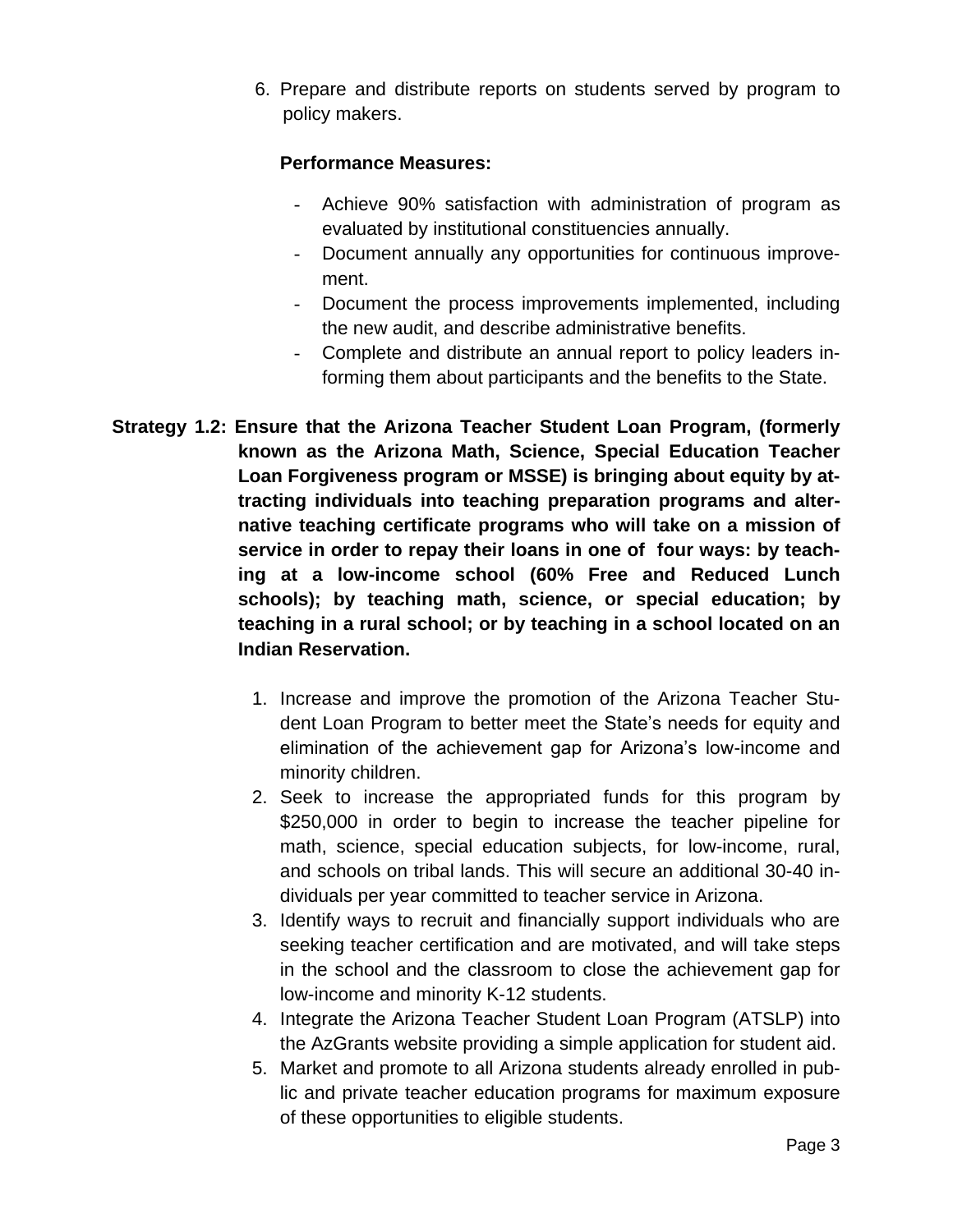6. Prepare an annual report describing student and institutional participants as well as teacher retention, loan forgiveness, and loan repayments.

- ATSLP represents a cohesive forgivable loan program with achievable and measurable goals.
- Application process is simple for students and integrated into the AzGrants web portal to enable students to apply quickly and easily.
- Students apply, colleges certify eligibility, and funds are received in a timely manner contributing to the success of the program and its goals.
- Adequate numbers of eligible students apply and receive funds.
- An annual report to policy leaders is compiled and distributed including data regarding pre-service student participation, institutions participating, data on teacher service in shortage areas, and teacher retention data.
- **Strategy 1.3: Ensure the sustainability of the AzGrants.az.gov website and a secure web portal which supports access to state student grants, scholarships, forgivable loans, and additionally serves as the web portal for the exchange of sensitive data and reports with high schools for FAF\$A Finish Line, College Application Campaign, and College Goal FAF\$A Student Progress Reports.**
	- 1. Maintain AZGrants.az.gov, a public facing website providing links to financial aid options and resources.
	- 2. Maintain a single secure web portal which accepts state student aid applications and is programmed to complete the back end administrative processes necessary to award student financial aid.
	- 3. Portal provides high school staff and designated entities secure access to Student Progress Reports and individual FAFSA completion status data.
	- 4. Portal provides financial aid professionals from postsecondary institutions across the state secure and user-friendly access for verification and certification of student eligibility for state financial aid.
	- 5. Portal allows students to track the progress of their application.
	- 6. Data is collected through the website regarding students and institutions to be used for reports and making data-rich policy decisions.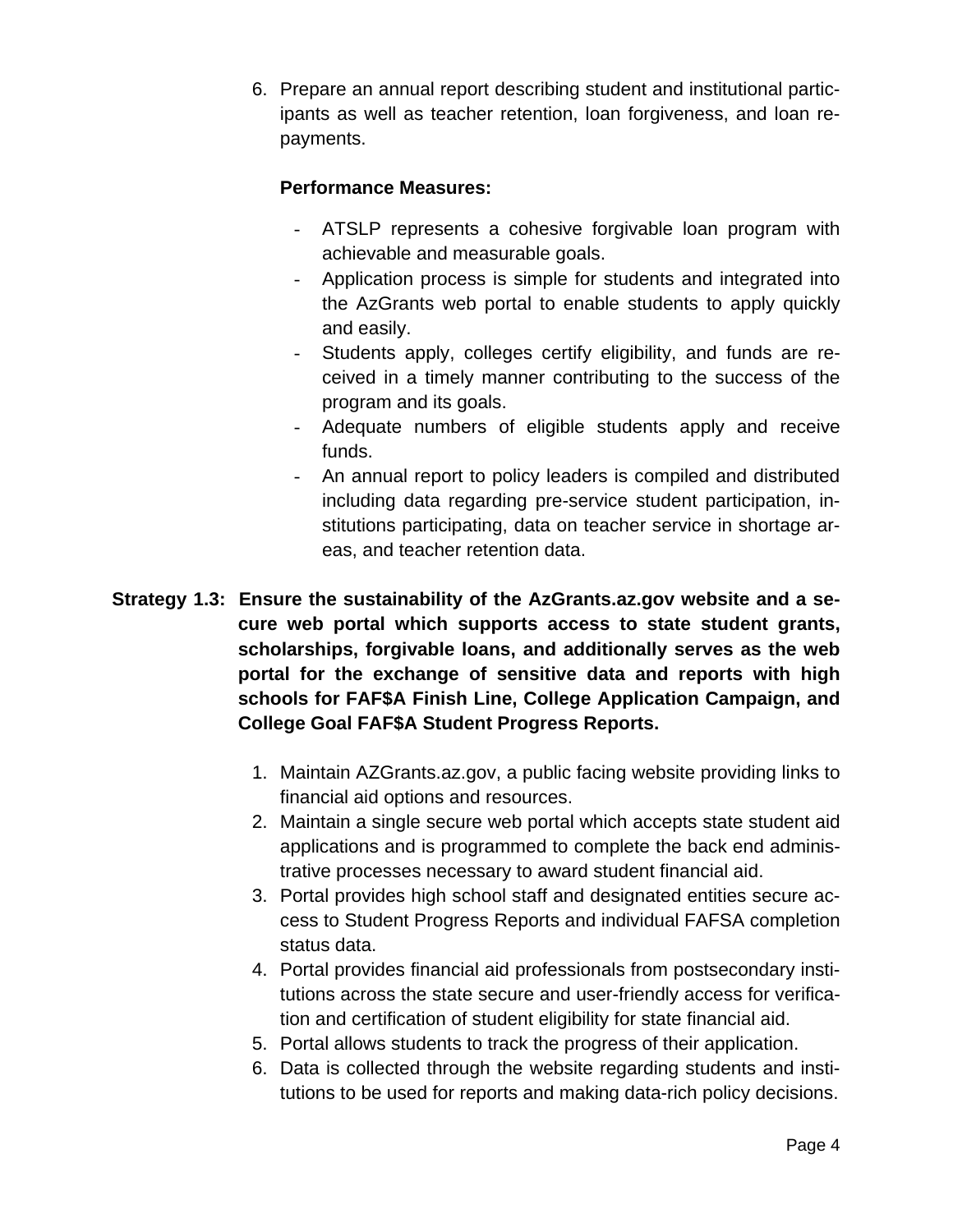# **Performance Measures:**

- Number of grants, scholarships, and loans issued annually.
- Number of reports with sensitive data transferred in a secure manner e.g. individual FAF\$A Finish Line reports and Student Progress Reports.
- Website allows the Commission to support high schools with up to the minute data on FAFSA status reports enabling high school staff to target needs and aid the students in the completion of their application.
- Assessment of enhanced security provided through the portal.
- Allows compilation of annual reports for policy leaders describing characteristics of students, the institutions participating, as well as data from students regarding barriers and incentives to persistence to degree.

\*Administration of the Arizona Family College Savings Program, established in 1997, is being transferred to the State Treasurer on September 30, 2020. $*$ 

# **Strategic Issue 2: Forty-eight percent of Arizona K-12 students live at 200% of poverty or below and these students and families will benefit from information and support to take the necessary steps to enroll, finance, and complete a postsecondary education.**

As compared to other states across the nation Arizona has:

- (1) one of the lowest college-going rates with only 52.6% of the 2017 seniors enrolling in a postsecondary education experience leaving 33,812 students with no further education options, likewise
- (2) one of the lowest college attainment rates with only 27.3% of a senior class (2011) graduating from a 2-year or 4-year postsecondary institution 6 years following high school graduation; and only
- (3) 44% of Arizonans complete some form of postsecondary education.

These outcomes coexist with the prediction from Anthony Carnevale's "*Help Wanted: Projections of Jobs and Educational Requirements through 2018*" published by Georgetown Public Policy Institute's Center on Education and the Workforce that three out of five jobs in Arizona, or 61%, will require some training beyond high school by 2018. No longer is high school graduation the finish line. Arizona must improve the edu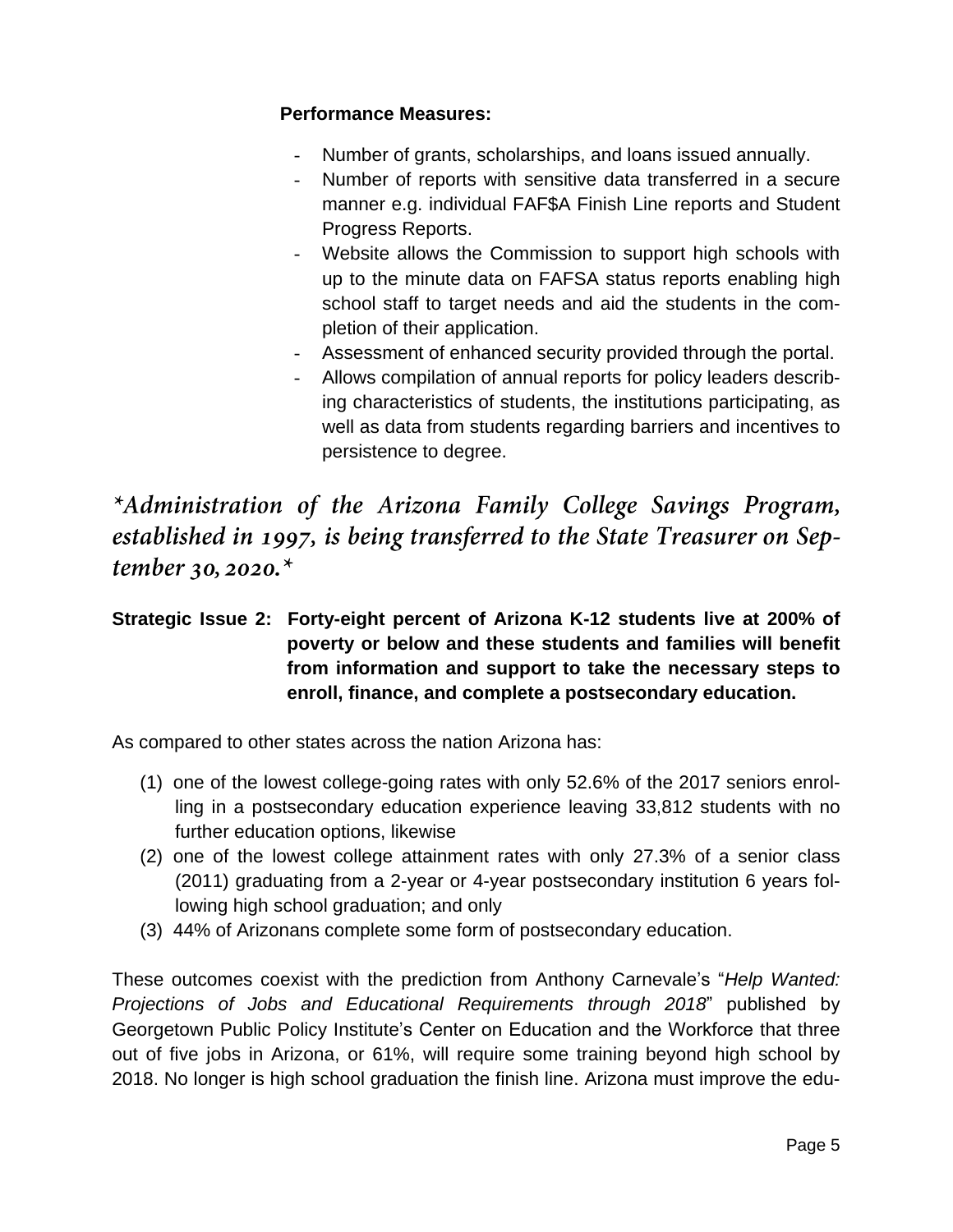cation outcomes of our K-12 and postsecondary education systems in order to meet projected workforce and social capital needs.

College and Career Goal Arizona (C2GA) is a statewide initiative coordinated by the Arizona Commission for Postsecondary Education. It promotes partnerships with Title 1 high schools and postsecondary institutions statewide to implement strategies designed to (1) increase the number of students making an application to a postsecondary education institution and (2) increase the number of seniors applying for and securing student financial aid, and (3) build a sustainable college-going community to support future students' college dreams.

College and Career Goal Arizona (C2GA) includes the Arizona College Application and College Goal FAF\$A Campaigns, along with FAF\$A Finish Line Reports. The College and Career Goal Arizona Campaign promotes equity by providing a supported, cohort approach where high school staff and peer support together, take on the role played in middle class families by an experienced, college knowledgeable adult. The role of this family member includes informing, motivating, and even prodding students toward submitting, on time, a college application. In order to participate in the Arizona College Application Campaign (CAC), high school principals and counselors sign a pledge to dedicate time and space, generally over 1-3 days, when every student is provided computer time to complete at least one application for postsecondary education. High schools also agree to a goal of 100% participation.

More than 1.2 million applications were filed in 50 states following this format last fall through the American College Application Campaign organized by ACT's Center for Equity in Learning. Arizona mounted a very successful seventh year campaign with 76 high schools representing over 24,000 seniors who participated in the 2019 CAC events.

College Goal FAF\$A also provides cohort support for seniors to file the Free Application for Federal Student Aid (FAFSA). All high schools participating in the College Application Campaign were invited to join the College Goal FAF\$A Campaign in 2019. One hundred and ten high schools chose to put on 187 workshops and 167 high schools signed up to receive FAFSA Finish Line Reports. Over the past 22 years, the Arizona Commission for Postsecondary Education has coordinated the College Goal FAF\$A program with the support and partnership of the Arizona Association of Student Financial Aid Administrators (AASFAA). As the program has expanded, members of the Arizona College Access Network (AzCAN) have also volunteered hundreds of hours in support of this statewide effort. An additional challenge present for College Goal FAF\$A is the application requirement of collecting parental income information and one parent's signature on each student's FAFSA application. Successful FAFSA completion must be a family affair.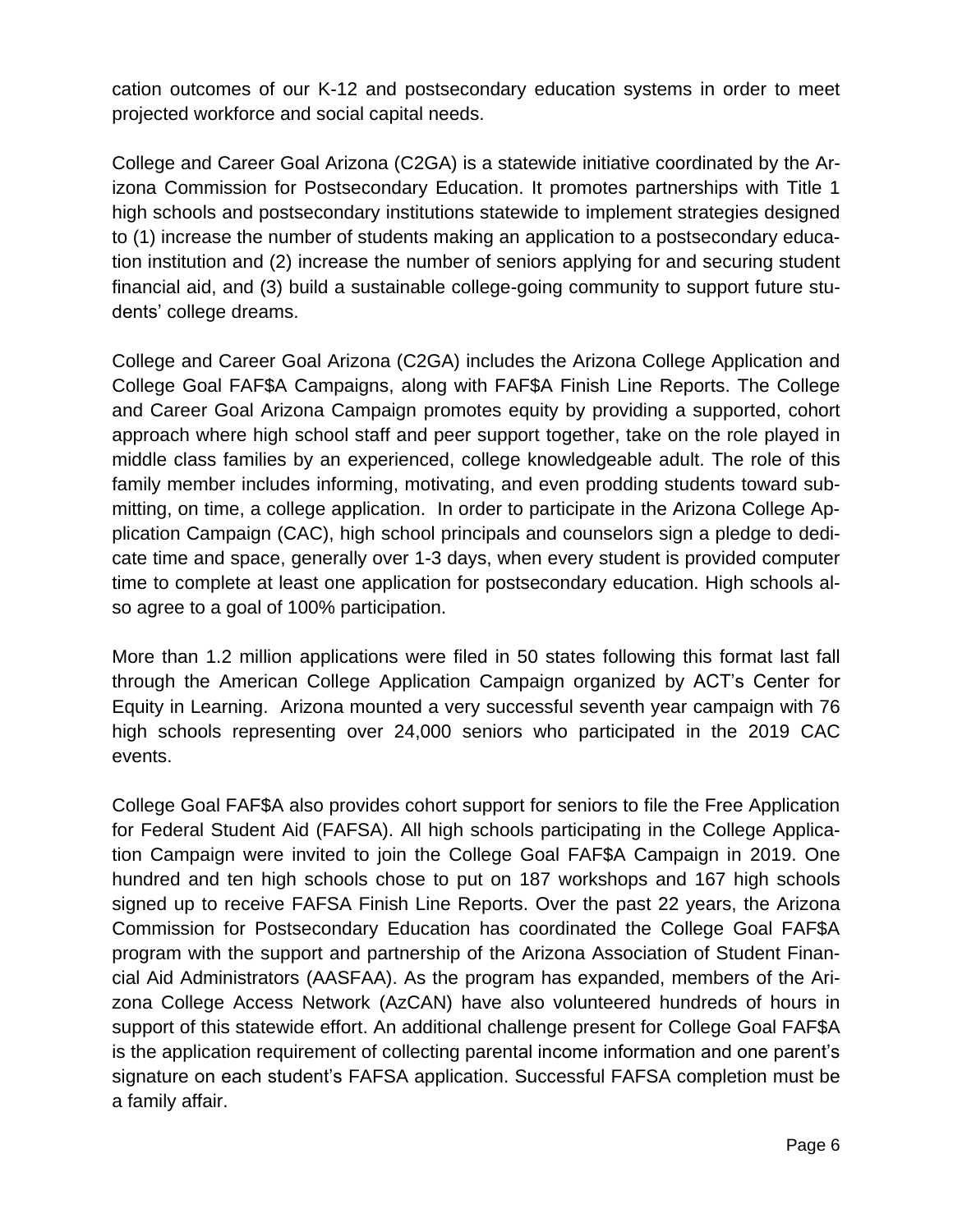Implementing College and Career Goal Arizona programs in Title I high schools statewide is expected to increase the number of Arizona seniors who complete a college application and successfully file the FAFSA, which will result in an increased college-going rate in participating high schools. Moreover, the environment in these high schools and their communities will develop into a persistent college-going culture, supporting postsecondary education options for all graduates into the future.

- **Goal 2: Provide support from knowledgeable professionals and accurate and timely information to help students and families take the steps to enroll, finance, and succeed in postsecondary education.**
- **Strategy 2.1: Establish College and Career Goal Arizona to develop and support a college-going community within Arizona high schools and communities where every high school senior is encouraged and expected to apply and seek financial assistance to support a postsecondary education experience.**
	- 1. Promote the C2GA senior year initiative statewide.
	- 2. Establish and develop relationships with key decision-makers and pertinent staff at Arizona postsecondary education institutions and high schools.
	- 3. Encourage community "buy-in" via three groups: 1) ACPE Commissioners, 2) the College & Career Goal Arizona Advisory Committee, 3) and Achive60AZ Alliance Members.
	- 4. Groups will assist in establishing partnerships and collaborations, identifying and securing funding, and recruiting volunteers.
	- 5. Develop a Fundraising Partnership Plan inclusive of a case statement, goals, strategies, outcomes, and indicators for success.
	- 6. Execute the College and Career Goal Arizona Fundraising Partnership plan.
	- 7. Adjust activities and outcomes to meet the budget.

- Key leadership supports the statewide initiative.
- Funding, collaborations, and partnerships provide desired assistance in specific areas of need for FY 2021, FY 2022, FY 2023, FY2024, and FY 2025.
- Increase the number and proportion of Arizona high school graduates going on to college over a four-year period of time.
- Increase the number and proportion of college-going high schools and communities in Arizona.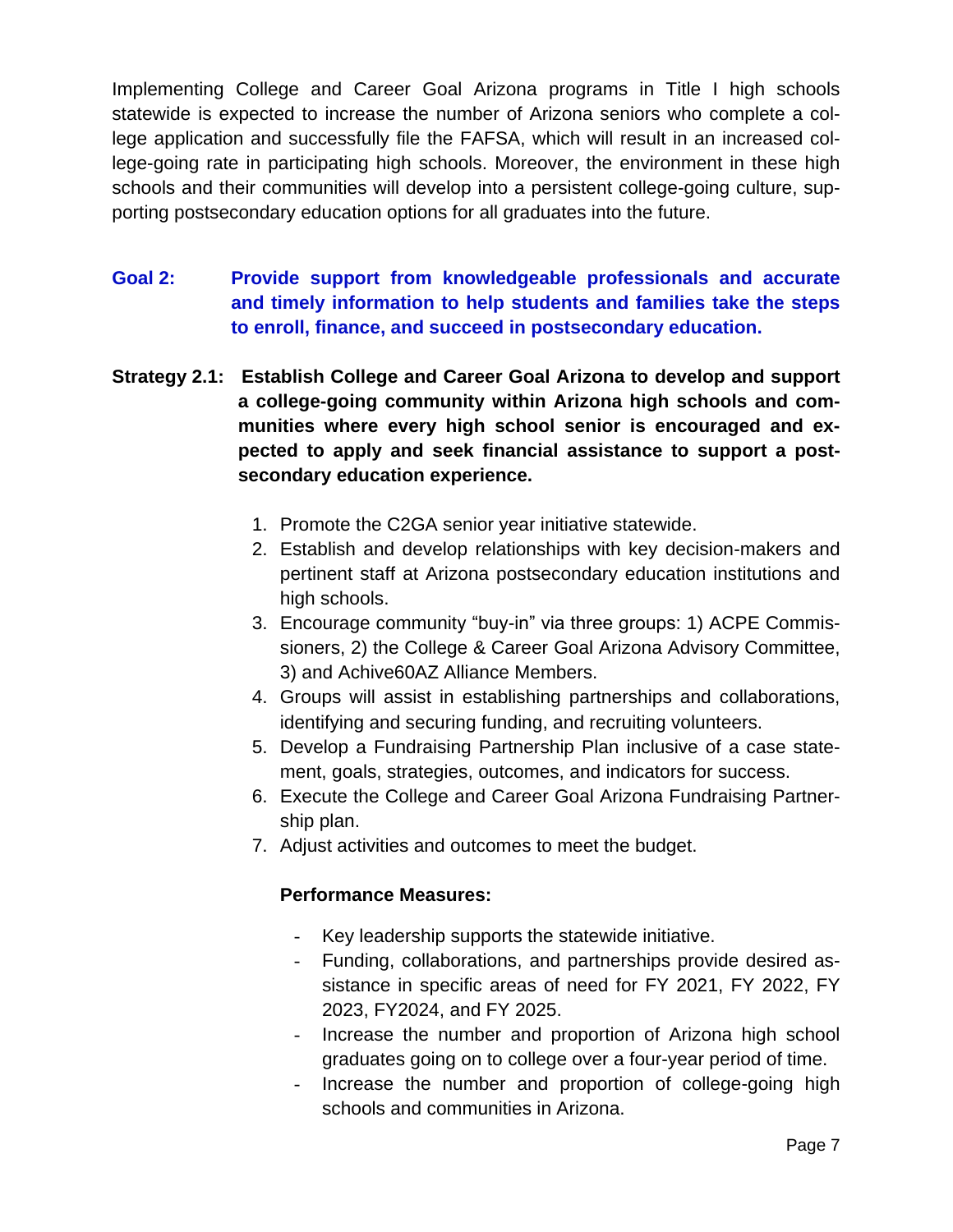#### **Strategy 2.2: Coordinate the statewide** *College Application Campaign***.**

- 1. Secure external funding sources to implement program elements.
- 2. Develop marketing and public relations materials to invite high school administrators and counselors to participate in building a college-going community.
- 3. Identify and develop relevant web-based content rich materials for AzCAC website to support high schools, volunteers, and postsecondary institution personnel.
- 4. Mentor site coordinators via email, phone calls, digital resources and visits as needed.
- 5. Recruit high schools with a focus on Title 1 and rural.
- 6. Connect with non-profit volunteer organizations and college access organizations to share resources and collaborate.
- 7. Develop partnerships and collaborations with postsecondary institutions from all three sectors to ensure adequate support is provided for each of the participating high schools and staff.
- 8. Annually evaluate all aspects of the AzCAC program and make program changes accordingly.

- Program is adequately funded to support data analysis, high school giveaways, promotional materials, and evaluation.
- Increased number of high schools and seniors participating while retaining the focus on Title 1 and rural.
- Volunteer groups provide manpower for events at high schools.
- Postsecondary institution admissions and outreach professionals from all 3 sectors attend high school events and provide expert advice for program success.
- Media and newspaper coverage promotes AzCAC and touts the outcomes.
- Data on program success is gathered through evaluations from all stakeholders and analyzed for program improvements to be implemented.
- Promote program success at all levels.
- Participating high schools will be invited to participate as a College Goal FAF\$A high school.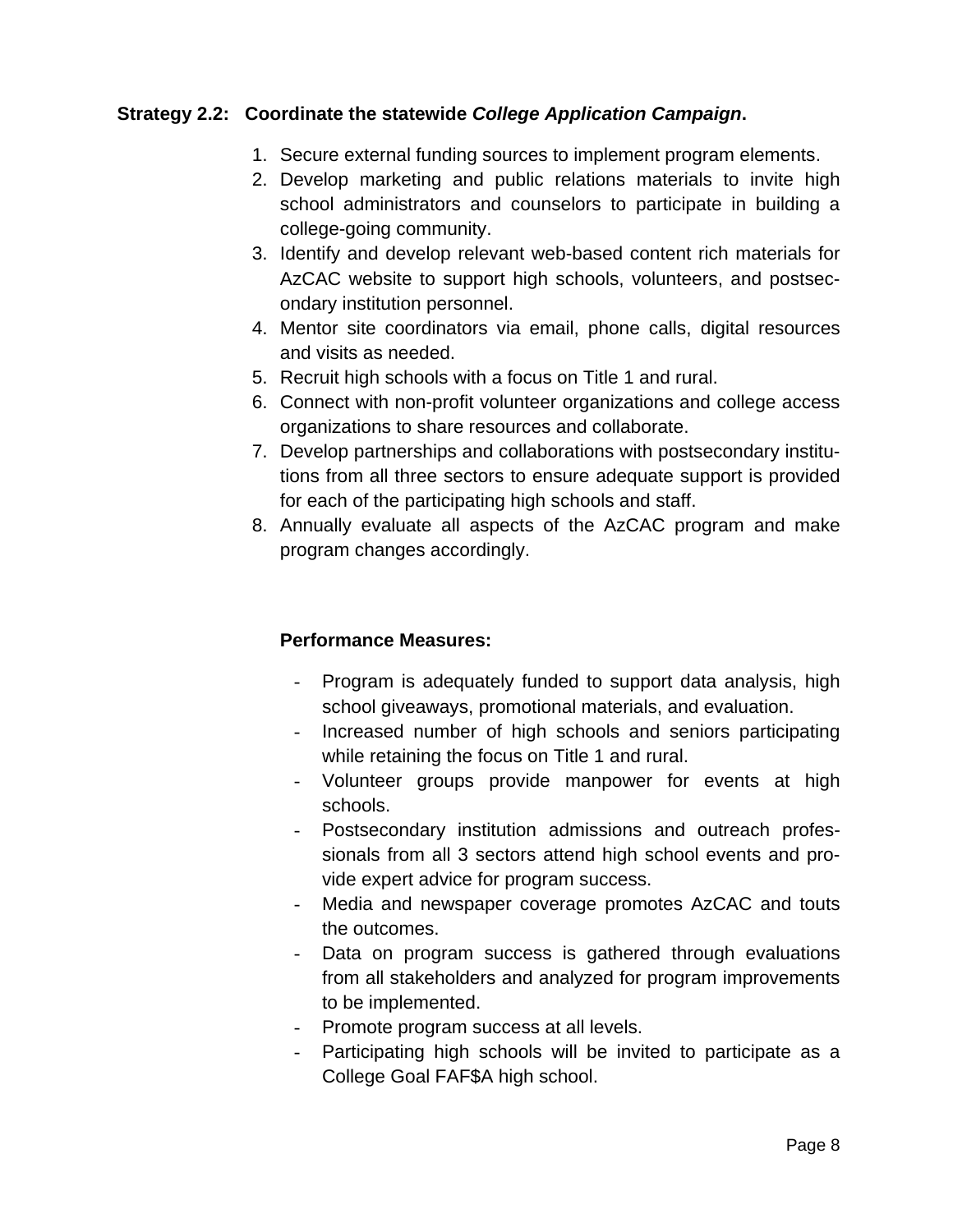- Increase the number and proportion of Arizona high school seniors who apply to a postsecondary education institution in the fall of their senior year.

# **Strategy 2.3: Coordinate the statewide** *College Goal FAF\$A* **events.**

- 1. Secure external funding sources to implement program elements.
- 2. Promote College Goal FAF\$A events.
- 3. Curate and develop relevant, web-based, content rich materials which support the needs of high school personnel, volunteers, students, their families, as well as participating postsecondary institutions.
- 4. Coordinate and execute the on-going statewide College Goal FAF\$A community events along with high school-based events to assist college-bound seniors, their families, and returning adults in filing the Free Application for Federal Student Aid (FAFSA).
- 5. Mentor site coordinators via email, phone calls, digital resources and visits as needed.
- 6. In collaboration with the Arizona Association of Student Financial Aid Administrators (AASFAA) and the Arizona College Access Network (AzCAN), recruit more than 260 professionals from all sectors of postsecondary education to participate in College Goal FAF\$A events.
- 7. Provide webinar-based College Goal FAF\$A volunteer training for community members, alumni, neighborhood organizations and local businesses interested in supporting the high schools in their community.
- 8. Host an online calendar and registration site where community volunteers and financial aid experts can sign up to assist at high school and community FAFSA completion workshops.
- 9. Evaluate and analyze data from survey responses of site coordinators, volunteers and workshop experts, as well as family/student participants, to make improvements.

- Programs are adequately funded to support high school giveaways, promotional materials, and program evaluation.
- Increased number of College Goal FAF\$A events held and well attended over prior year.
- Financial aid professionals and members of AASFAA and AzCAN support the program with their expert advice at both community sites and high school events.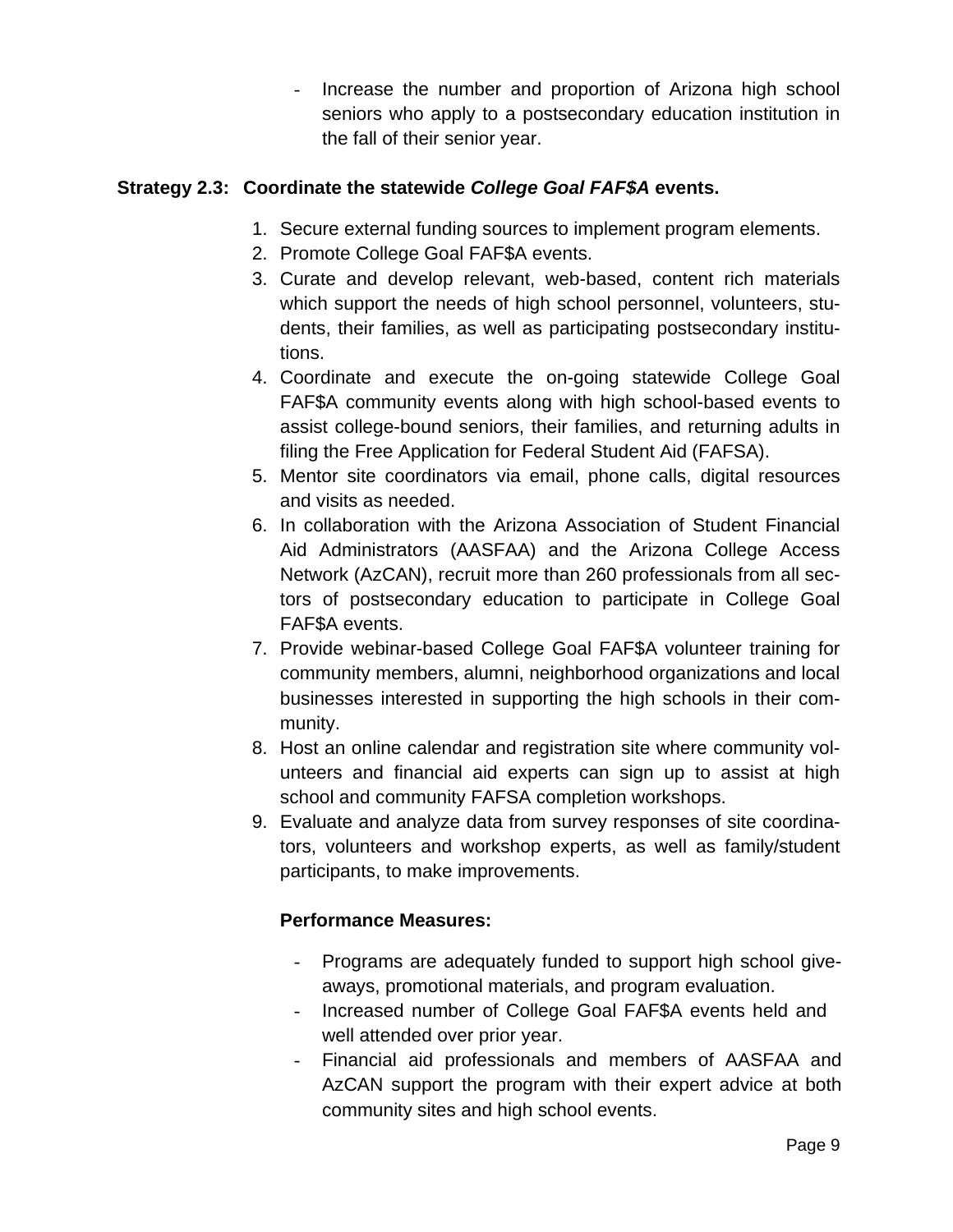- College and Career Goal Arizona Student Exit Reports indicate target audience is served and benefits are realized.
- Increased number of FAFSA's completed at participating high schools and community sites over prior year.
- Track growth and usage of online registration tool for FAFSA completion events.
- Increased number of digital resources distributed, webinar registration and attendance, and unique website visits over prior year.

# **Strategy 2.4: Provide student level FAFSA Completion data in the form of FAF\$A Finish Line reports to participating secondary schools, Local Education Agencies, and designated entities for the purpose of increasing student FAFSA completion.**

- 1. Commission secures written agreements with high schools, Local Education Agencies (LEAs), and designated agencies, following the U.S. Department of Education requirements.
- 2. Commission requests state appropriation for annual technology, web portal, upkeep and maintenance, and 1 FTE to work with high schools to access, utilize, and analyze FAFSA Finish Line reports.
- 3. Professional development and web-based support materials are provided for counselors and advisors to understand data and how they can assist seniors.
- 4. A secure portal is established and maintained by the Commission enabling high schools, LEAs, and designated entities to upload requests for informational reports every week with the goal of providing targeted assistance to students an improving FAFSA completion
- 5. Statewide, district, and individual high school FAFSA completion rates are displayed in Arizona FAF\$A Challenge dashboard.

- All contracted schools, LEAs, and designated entities receive both a manual and instruction about the use of the portal and reports.
- High schools act on information and specific knowledge to assist students to complete their FAFSA.
- High school personnel statewide become aware of the value of the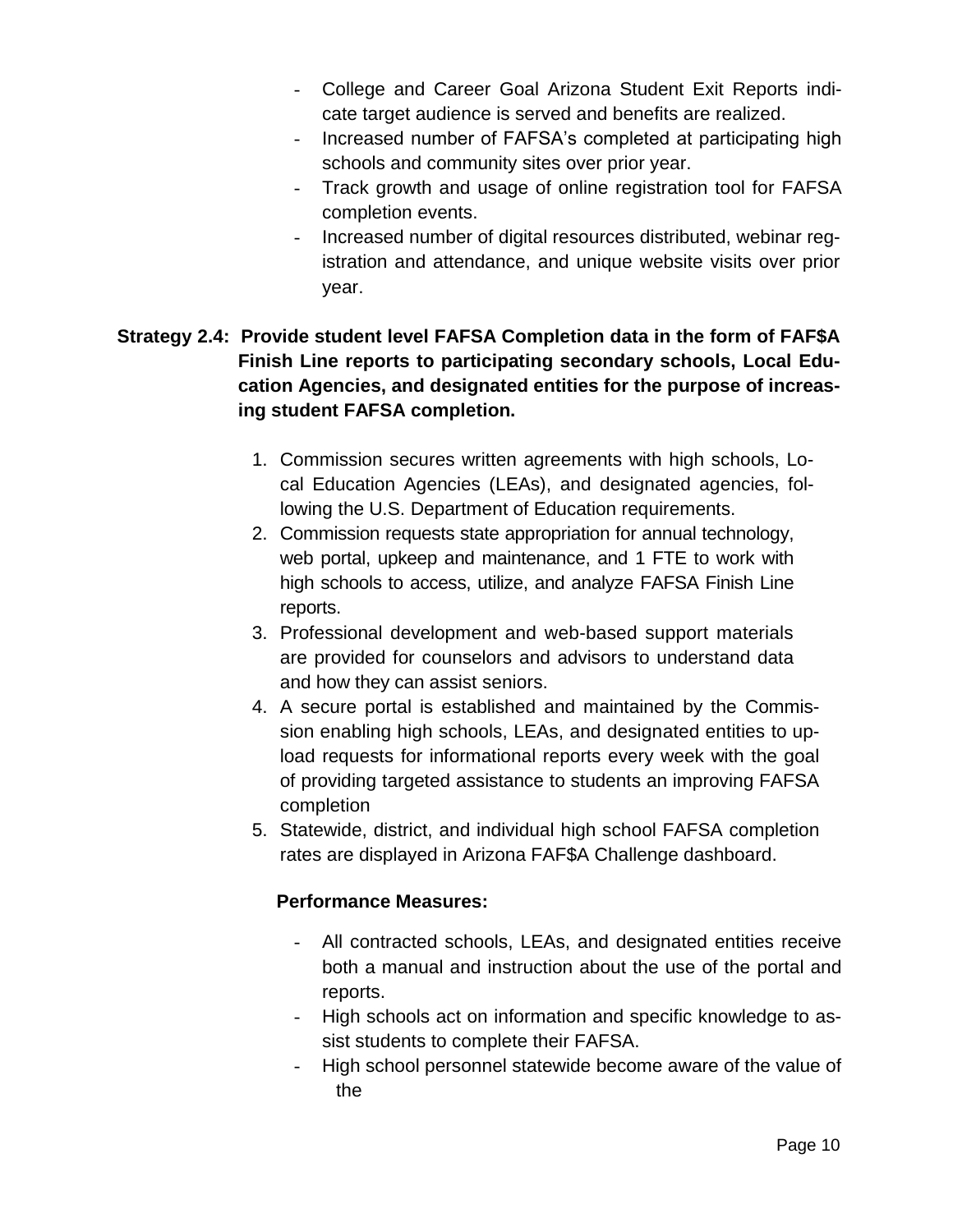FAF\$A Finish Line Completion reports and identify strategies to assist students in completion of individual FAFSA's.

- High schools and designated entities statewide see an increase in students FAFSA completions; thereby students obtain more funds for college attendance.
- Track the number of FAF\$A Finish Line reports that are downloaded.
- **Strategy 2.5**: **Develop and promote the Arizona FAF\$A Challenge among Arizona high schools in order to increase the FAFSA completion rate for the state and support a state-wide college-going initiative that will result in an educated workforce.**
	- 1. Secure funding for statewide marketing and promotion, website development, and on-going technology support.
	- 2. Achieve a 52% FAFSA completion rate for the state gradually increasing the goal to 78% by year 2030.
	- 3. High schools set a goal to increase their senior cohort FAFSA completion rate by at least 5% over the year prior.
	- 4. Market and promote the AZ FAFSA completion dashboard and website statewide.
	- 5. Encourage high schools to participate in AZ FAFSA challenges and promote friendly statewide competition through recognition for FAFSA completion rate growth and improvement.
	- 6. Collaborate with partner organizations to promote the program and support the utilization of FAFSA completion data to improve statewide rates.

- Track the number of FAF\$A Finish Line agreements signed in order to measure the increase in program participation from the prior year.
- Count the number of participants enrolled in formal AZ FAFSA trainings- evaluate post webinar trainings for effectiveness and content covered.
- Track the number of completed FAFSA's for each year as a percentage of the statewide senior cohort.
- Prepare a website traffic report for fafsachallenge.az.gov including the number of website visits, number of times forms and website content has been downloaded, pages viewed, time spent on individual web pages/content.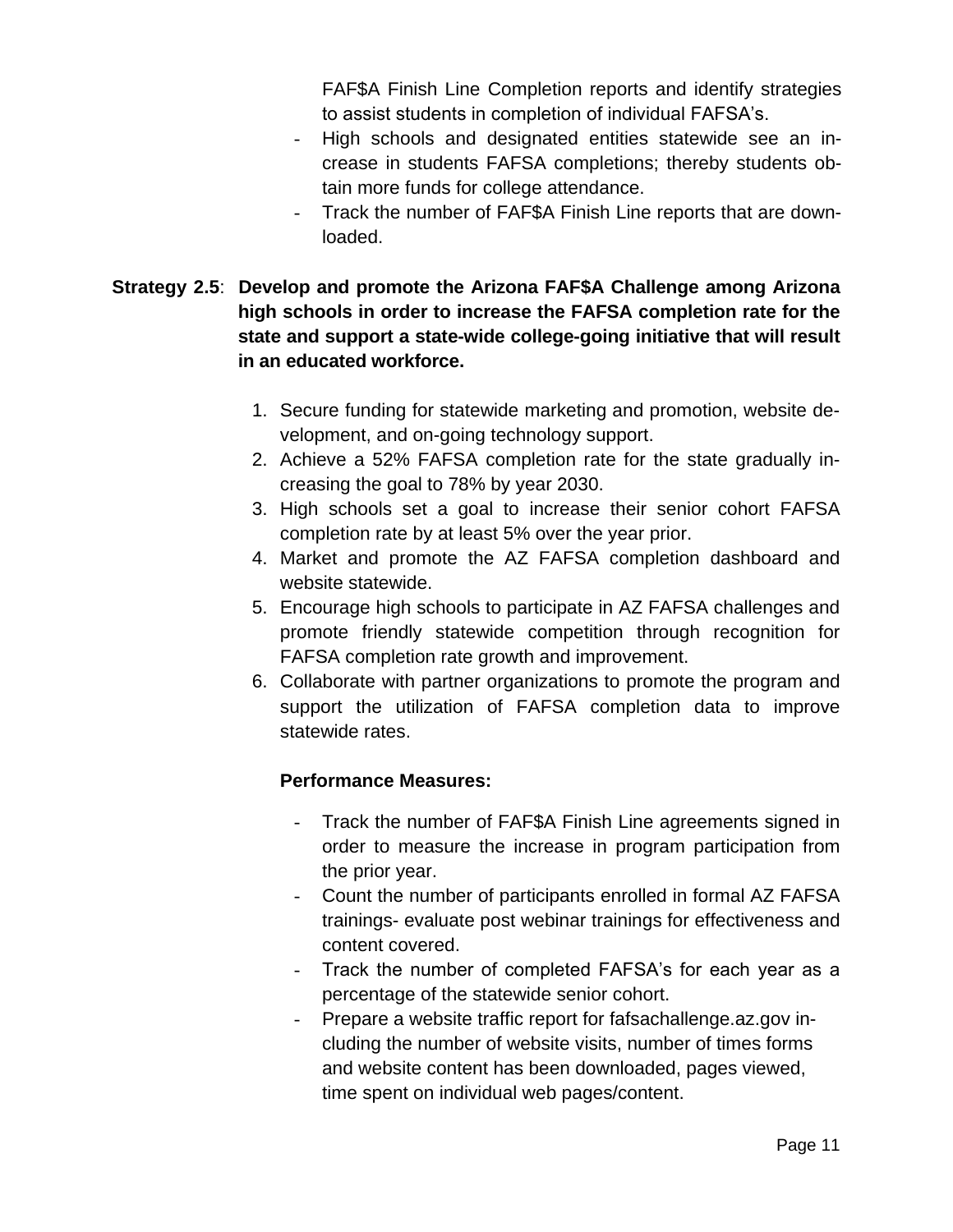- Track social media activity promoting the AZ FAF\$A Challenge and engagement (followers, retweets, posts etc.).

# **Strategy 2.6**: **Provide current and relevant web, social media, and print-based information on college-going and financial assistance for families and students.**

- 1. Secure external funding sources.
- 2. Develop content/program elements.
- 3. Identify outreach/distribution methods using partnerships and collaborations.
- 4. Implement, maintain, and evaluate the publications and websites including the *Arizona College and Career Guide* and ACPE websites: highered.az.gov, collegegoal.az.gov, azgrants.az.gov, az529.gov, and fafsachallenge.az.gov.
- 5. Implement, maintain, and evaluate social media activity and engagement of College and Career Goal Arizona and the Arizona Family College Savings (529) programs.

# **Performance Measures:**

- Funds are adequate to support each project.
- Number of visits per website, numbers of publication requests
- Constituency feedback regarding value of communication and information.
- Staffing is adequate to plan, maintain, and evaluate a quality product.
- Track social media activity and engagement of College and Career Goal Arizona and the Arizona Family College Savings (529) programs (followers, retweets, posts etc.)

# **Strategic Issue 3: Private and public postsecondary education sectors can enhance student success and leverage resources by working together.**

 The postsecondary education system in Arizona comprises of three public universities, ten community college districts, and more than 94 private universities, colleges, and technical or vocational schools. The Arizona Commission for Postsecondary Education has representation from these three sectors, two K-12 superintendents, and one individual from commerce and industry, all at the senior management level.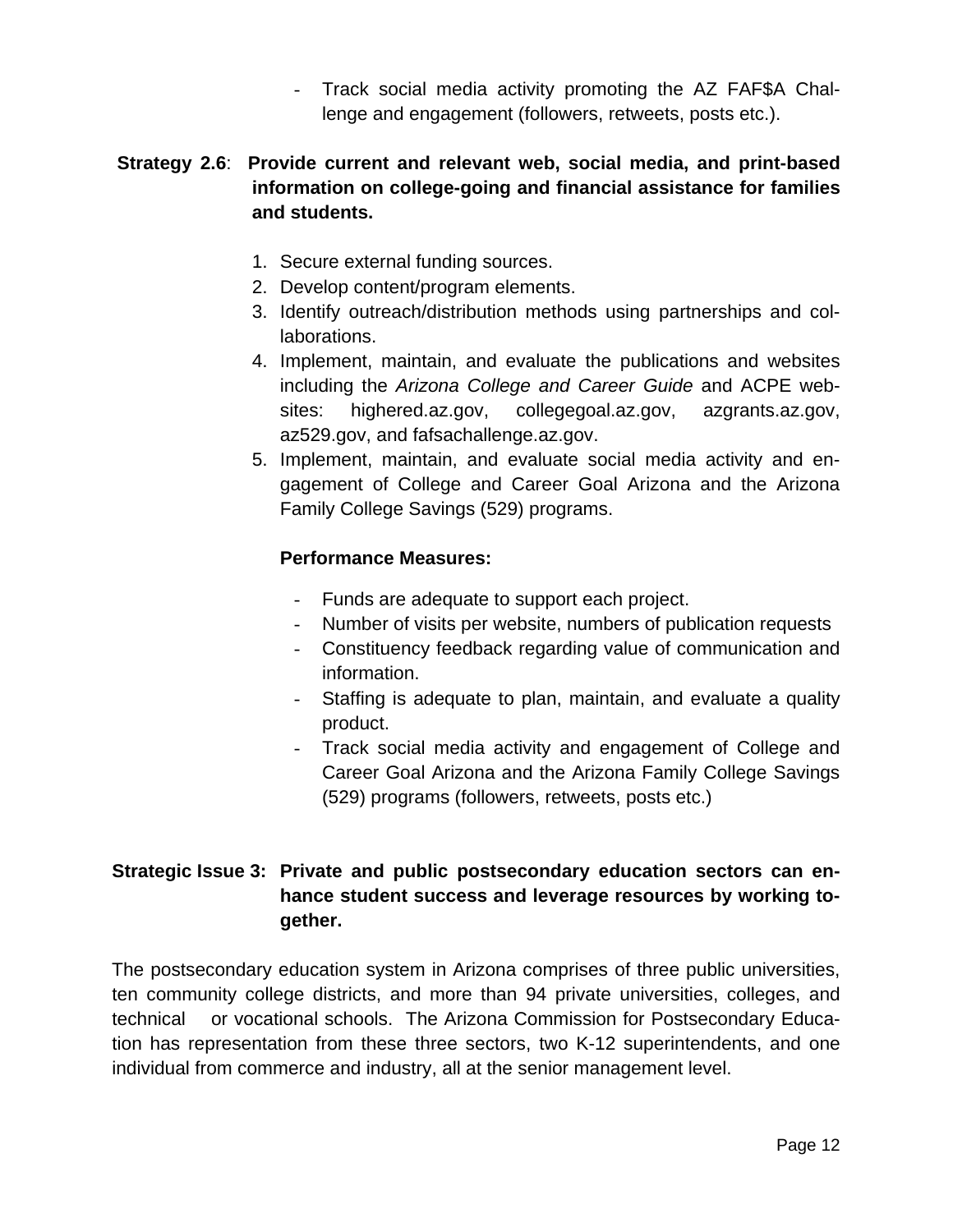The composition of the Commission provides a unique opportunity for discussion, identification of problems and opportunities, and consideration of solutions from many perspectives. Commissioners benefit from the diverse perspectives among the group and gain a depth of knowledge about all sectors of postsecondary education. As described previously in this report, the Commission focuses its work in the areas of equity in postsecondary opportunity and efforts to assist in closing the gap in postsecondary education attainment for low-income and minority students. The Commission also seeks to strengthen relationships among all sectors of higher education, as well as encourage cooperation between all levels of education.

# **Goal 3: Provide a forum where all sectors of postsecondary education dialogue, partner, and problem solve issues of mutual interest.**

# **Strategy 3.1: Use the ACPE meetings, statewide programs, and conferences both to problem solve and identify opportunities that cross sectors of postsecondary education**

- 1. Hold productive meetings at least four times per year. Host a Developing Arizona's Human Capital conference every other year.
- 2. Use expertise of Commissioners and constituents to identify areas of opportunity and problems.
- 3. Use sub-committee or collaborative task force structures to achieve the identified goals.
- 4. Promote work of these groups to capitalize on opportunities and solve problems.
- 5. Executive Director and staff participate in collaborative efforts whenever possible and contribute to joint efforts for improvement.
- 6. Evaluate outcomes of meetings, conferences, and revise plan annually.

- Commissioners rate meetings as effective in achieving goals.
- Areas of opportunity and problems are identified through conversation and interaction.
- Collaborative work groups are established with Commissioner participation and leadership to achieve solutions or engage opportunities.
- Plans are revised and adapted to meet changing needs.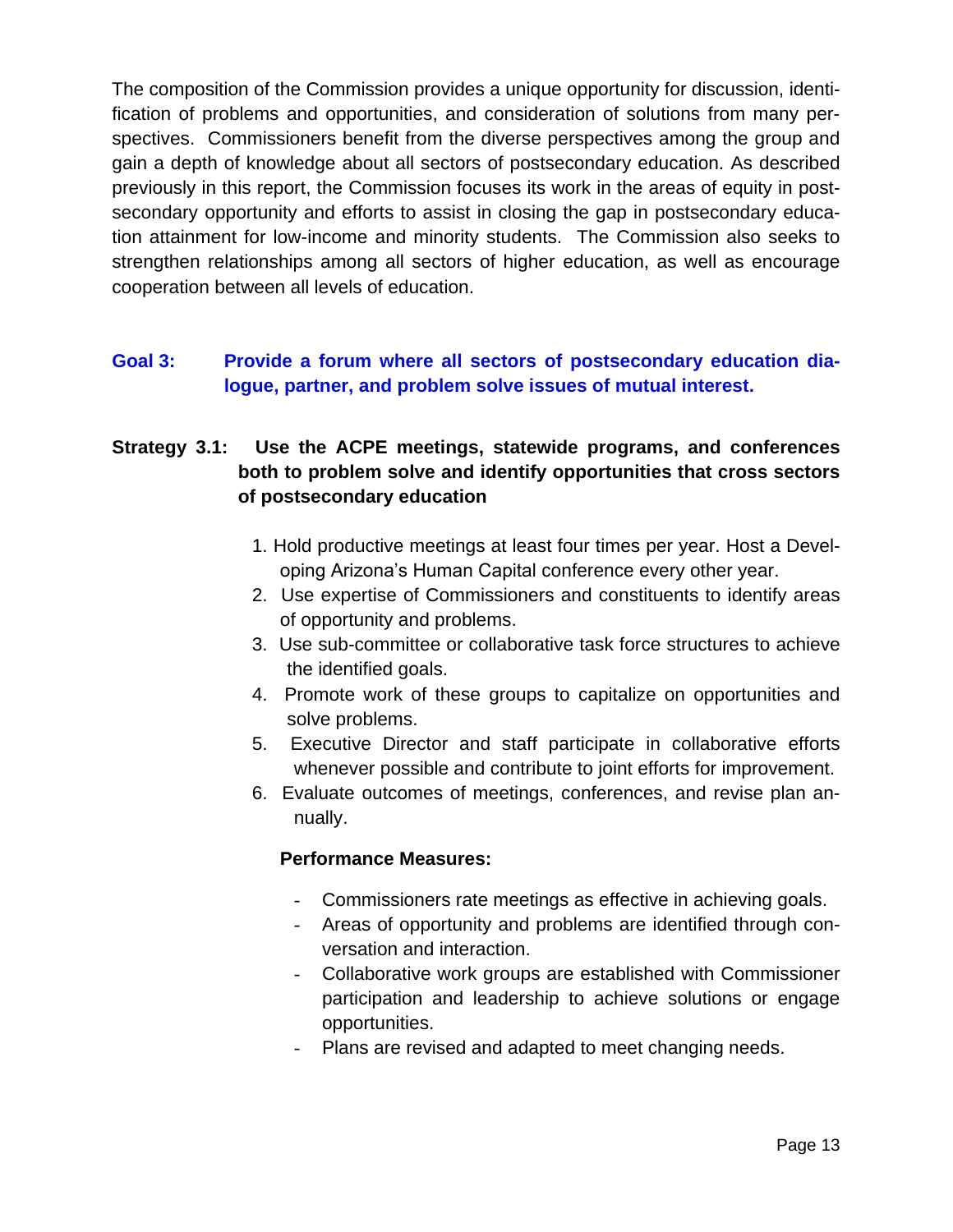# **Strategy 3.2: Encourage, lead, and participate in collaboration/partnerships to promote college access and success.**

- 1. Seek avenues to encourage collaboration/partnerships that contribute to the ACPE mission, such as College and Career Goal Arizona Advisory Committee and the Arizona Family College Savings Program Oversight Committee, and lead these groups in a manner that maximizes community input and buy-in.
- 2. Participate and contribute to collaborative initiatives such as the Arizona College Access Network, the Arizona Career Leadership Network, GEAR UP, Expect More Arizona, Achieve60AZ, and the Governor's Office of Education.
- 3. Review the effectiveness of existing initiative investments.
- 4. Share resources to assist in sustaining or initiating appropriate efforts.
- 5. Complete an annual review of these efforts and re-allocate personnel and resources as necessary.

# **Performance Measures:**

- Number of collaboration/partnership investments.
- Assessment of contributions received and new contributors gained.
- Reallocation of resources based on evaluation.

# **Strategy 3.3: Initiate research through the Arizona Minority Education Policy Analysis Center (AMEPAC) that promotes equity and supports the closing of the achievement gap in order to accomplish the mission of ACPE.**

- 1. Develop and support policy analysis center.
- 2. Use research to identify necessary initiatives and goals.
- 3. Identify research and infrastructure partners.
- 4. Disseminate and use research to promote policy change.

#### **Performance Measures:**

Publish the Arizona Minority Student Progress report every two years to serve as a benchmark for progress and to analyze Arizona's success in closing the achievement gap over time.